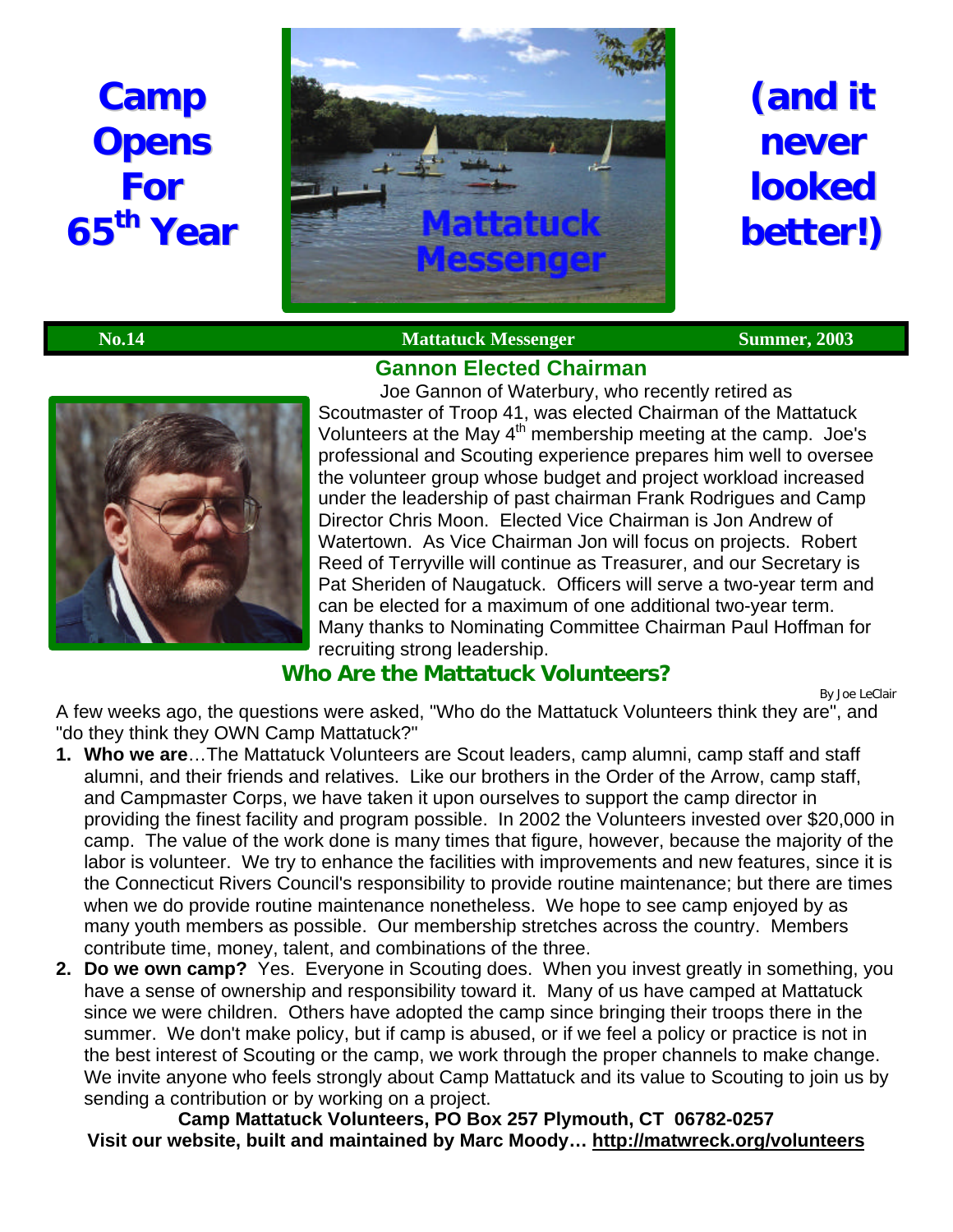## **Camp Opens For 65th Season**

The creaking of the oarlocks, the distant echoes of the rifle range, the singing in the dining hall. Camp is filled with the familiar sounds of summer. The Order of the Arrow did the bulk of the setup in mid-June, and the camp staff spent the better part of a week fine tuning the program areas and training themselves to "be prepared" for another great summer of Scouting.

The season is off to a fantastic start. Final campfire is Saturday, August  $16<sup>th</sup>$  at 8:15 PM. Over 1200 Scouts will experience life at Mattatuck this summer. **What's New**

### *News from our Camp Director, Chris Moon*

- As soon as the ground dries from the wet spring **Peter Vorvis** will install the five poles for a new **climbing tower** to be built on the west side of the pond. Construction will continue throughout the summer. Peter will also install five poles for four new high **COPE** events: a "gap step", "Space walk", "Flying squirrel" and "Pamper Pole" will be added to an already impressive course. We hope to build them in time for use this summer, if the weather permits.
- We added **two 17' sliding seat sculls** to the rowing program. They are very challenging. Scouts who can achieve a time trial in the rowboats will be given the opportunity to use the sculls. We may even take a morning trip down to a 4/10 of a mile flatwater section of the Naugatuck River for a timed course.
- We bought **10 new Mountain Bikes**. Many thanks to **Keith Nappi** of Suburban Sports in Berlin, CT for giving us a very good deal.
- The **Coffee Cart Courier** will continue to deliver coffee and the camp newsletter to the leaders in the sites.
- Last summer a scoutmaster asked if we could add a shower to rinse off near the waterfront. That great idea has progressed (with the help of **Jon Andrew and Matt Downey**) into the **Waterfront Hospitality Area**,

(pictured) featuring a shower, three foot washing spigots and benches on a cement slab with drains.

• Memorial day weekend was spent taking down trees and branches in the sites. Select branches and trees were removed to allow more sunlight or eliminate dangers.



• We anticipate a check from the **National Rifle Association** for **\$4000** to purchase processed gravel for the road from the boat docks to the Rifle Range. Last year a grant from the NRA allowed part of the road to be done as well as purchase the storage buildings at the Archery and Rifle Ranges.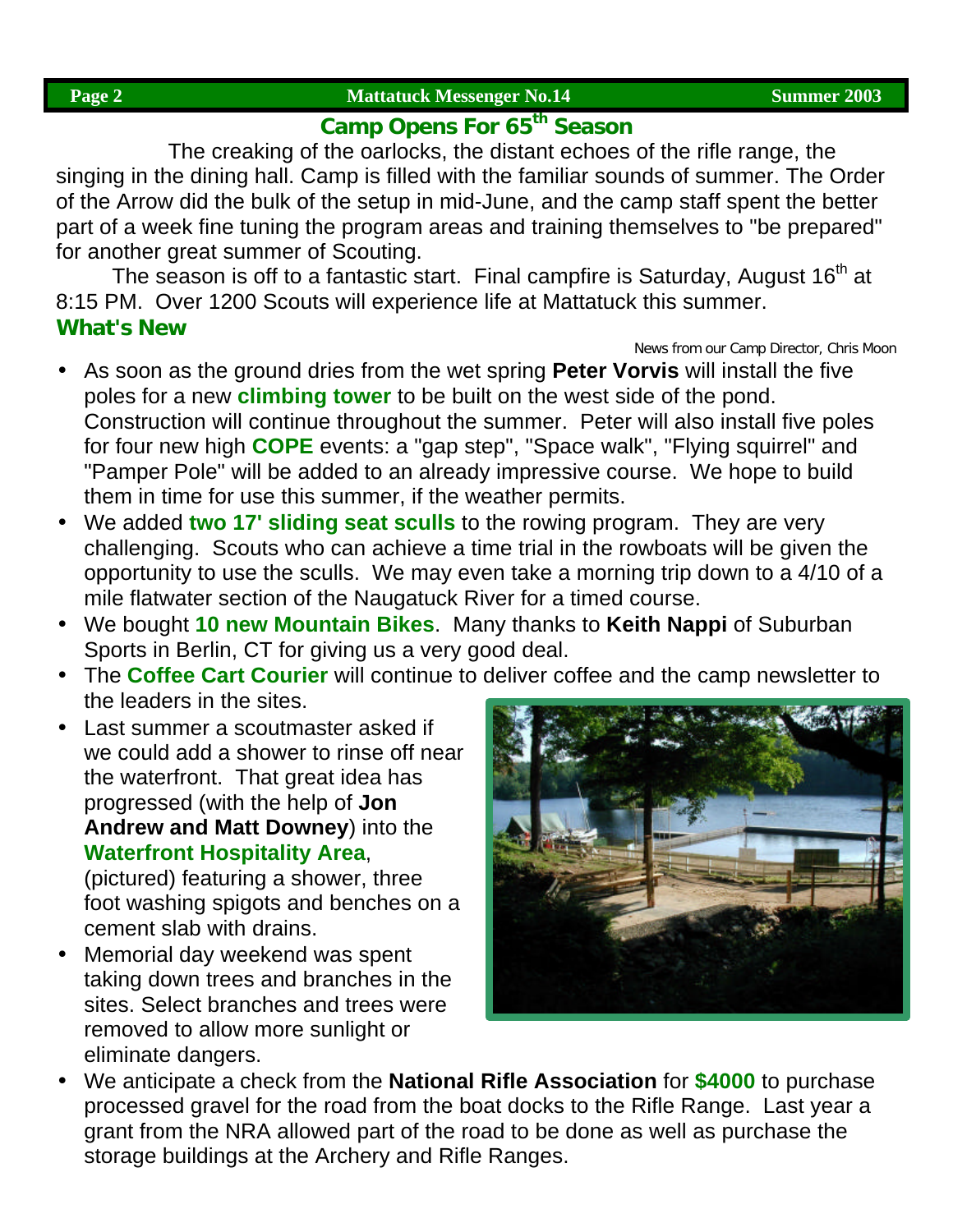## **The Camp Mattatuck Staff A Formation for Life**

By Paul Bernetsky

When we were first made the trip down the hill to the dining hall to meet our fellow staff members for staff week – we could have never believed that this experience would have such an effect on our lives – forever. The formation we received would carry us to new levels of responsibility and leadership that continues in our everyday lives. To illustrate this point, I share some personal reflections on this formation in my life. I am sure many of you will relate to and can add much more to this list of formative experiences:

Staff Interview: For many of us, this was our first experience to interview for job – yes, a unique experience but still a "job interview". Nervous, dressed properly? Will I be on time? Answering "real life" questions on an application.

Reveille: Our first alarm clock was a bugle or a record player - based upon the musical talent available…making it to flag raising on time, dressed in the uniform of the day and awake if possible. A parent was not there to get you out of bed to make the bus. How many of us realized later on that "early risers" got the job done, was the best time to plan for the day and in the real world some meetings happen *before* breakfast! Flag Ceremonies: Especially important today – our duty to God and Country. Remembering those that made the "ultimate sacrifice" How many of you get chockedup when you hear the National Anthem? We learned to respect the flag and how to fold it in and call the camp to attention as officer of the day *in front of hundreds of people*...

Leading a Song at a Campfire or in the Dining Hall: The mere fact we could be called upon to lead a song or cheer on a moments notice in the dining hall could cause great panic in a first-year staff member – including this writer. Being prepared to get up in front of a group and project your voice to be heard above the din of chewing and gulping is truly a valuable experience. How many of us have been asked to "say a few words about… or get up in front of a public or workplace forum to make an

announcement? No problem – we did it all the time at camp *without a microphone* - *in front of hundreds of people*

*Personal note*: When I had to emcee my first black-tie dinner in New York City I was a bit nervous, but as soon as I realized it was like leading a campfire I calmed right down and just had fun*… in front of hundreds of people.* The only thing I couldn't do was put up the scout sign to silence the room of dinner guests…

## **Support camp. Send a check today to Camp Mattatuck Volunteers, PO Box 257 Plymouth, CT 06782-0257**

Continued…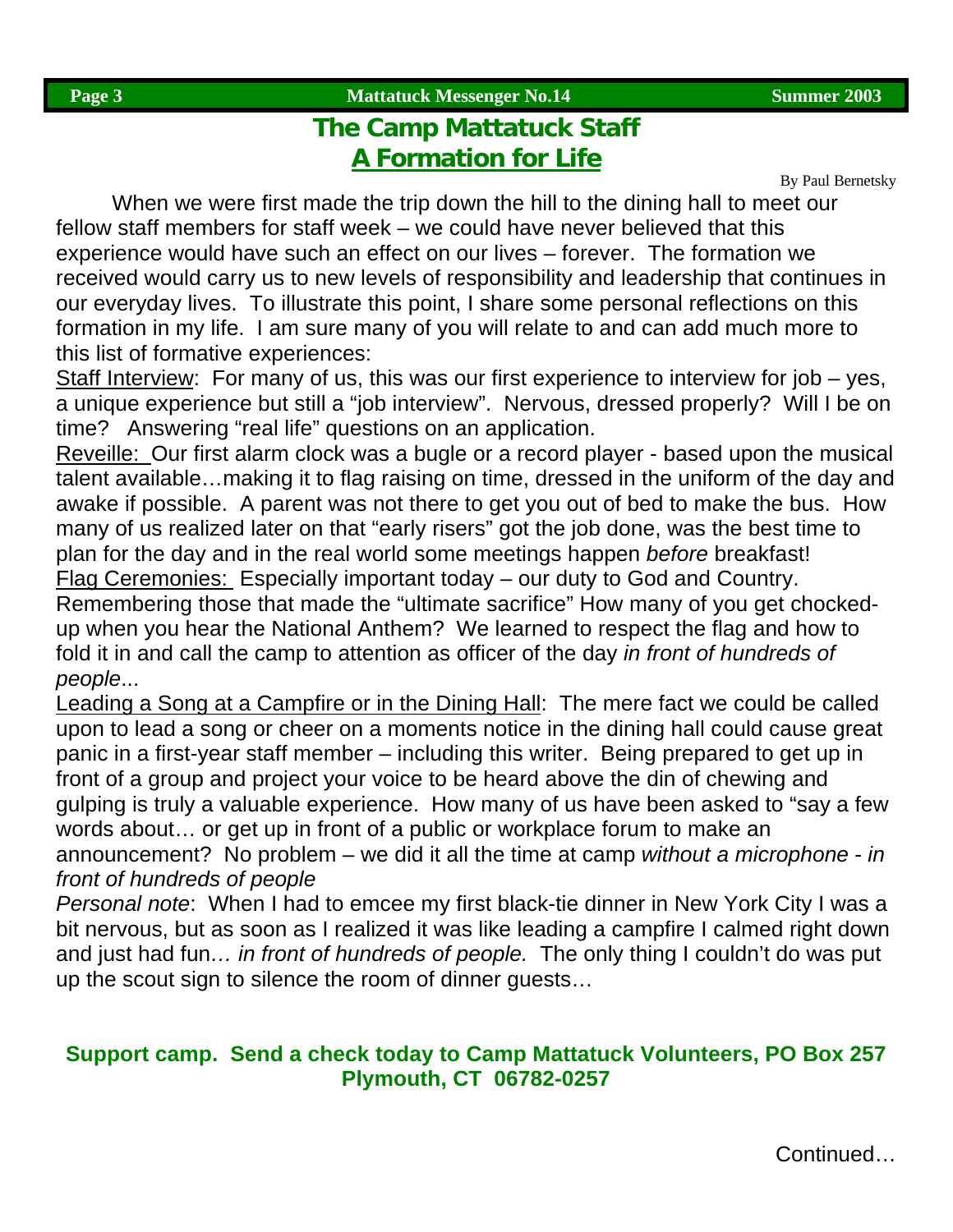**Page 4** Summer 2003

Class A or Class B? The proper uniform. At camp you wore it all the time, not just at a weekly troop meeting. The famous line "you can only make a first impression once" speaks volumes as we saw our roles as troop guides representing the camp with new troop leaders or scout families. We were representing Camp Mattatuck, fellow staff, staff alumni, our family, home troop, heck, – the Boy Scouts of America! Do I wear business suit or executive casual? Is my "casual Friday" too casual? Doing laundry is not just something your mother asked you about…

## *Teaching a New Skill To a Boy: No need to say much here. If and or when you become a parent you will understand the extreme value of teaching a child a skill – tying a shoe, showing a new executive on how to use the phone system, a son or daughter how to swim, tie a knot or cook over a flame. KISMIF. (keep it simple make it simple fun)*

Tuesday Scoutmaster Planning Meeting: What an experience to learn customer service, the client comes first, patience, charity and marketing. We had to represent the camp and it's programs. We had to articulate the mission of our department and goals for the week and highlight the benefits of what we offered.

Sales and marketing to our prospective clients continues to this day within the walls of the dining hall and in the picnic grove during merit badge sign-ups. If you could not make the "Edible Plant Hike" sound exciting and know the facts about when and where things were happening you lose and so do the scouts, period.

Camp Songs: You remember the words to teach new scouts now and use the softer sounding songs to lull your children to sleep. I still sing: "Scout Vesper Song", "'Neath the Summit of Mt. Tobe" and "T'was On A Summer Morning Coo, Coo Song" to my children – I have six. The songs work wonders – gets 'em to sleep all the time! Inventory Control Sheets: This was probably the first tine we ever counted stuff to be held accountable for later for what was left. We learned the value of property (for me it was more apparent being business manager) and what it meant to be good stewards of the items purchased for camp to be used to help scouts. There is a cost to doing business. Bob Herbert taught us to buy quality not cheaply – in the end we saved thousands of dollars on replacements and repair.

## *The Buddy System and Lost Scout Drills: No explanation necessary. Children in stores or shopping malls, going to a friend's house or visiting a museum or carnival. When and what to do when one is missing. It works.*

Grace before Meals and Prayer Bell: Four minutes total during the day to pause and thank God for our blessings. It may not have been a lot of time, but it was something we did to understand the need for prayer and faith in God. For three hundred or more voices to fall silent each night at 9:30 PM spoke volumes. We were saying, "This is important. This is what we do."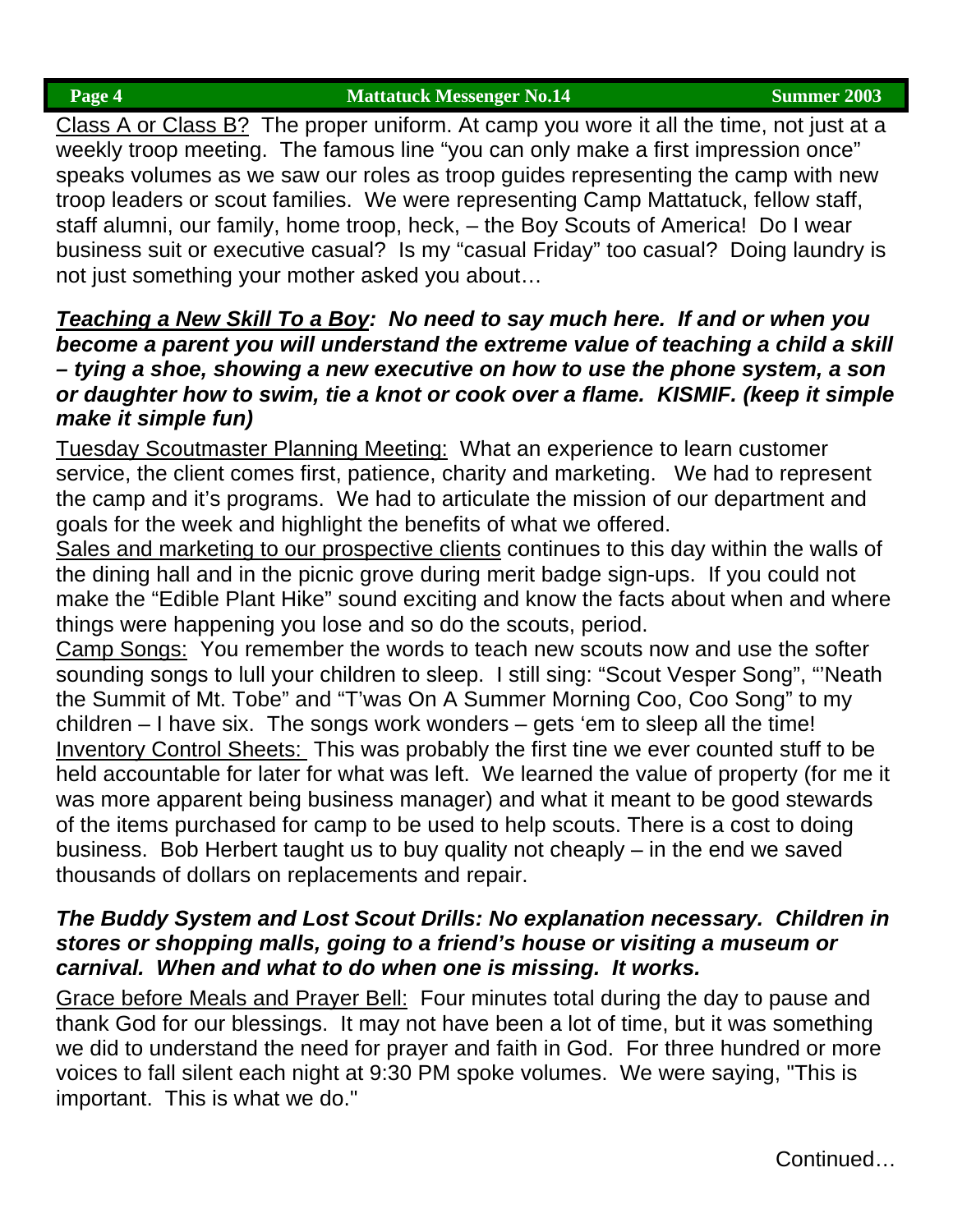This helped to form who we are now. Don't forget those who went before us and those that will follow. We may leave the shaded trails of Camp Mattatuck, but the spirit of all who walked the trails remain part of us today. For many us it was a combination of many men and the scouts themselves who helped form us. We will always be indebted to them.

Paul T. Bernetsky writes from Washington DC. Camp Staff '76 –'86. Paul@ytm.org

## **Order of the Arrow News**

The Order of the Arrow, Scouting's honor society, has served Camp Mattatuck for over 60 years. At the June 13-15 Ordeal Weekend the OA, comprised mostly of high school and college aged Scouts, set up most of camp in anticipation of the summer season. Tents, bunks, mattresses, and docks were installed. As a result, when the camp staff moves in to camp on June 19th, they can concentrate more on training and program areas and less on the physical needs of the camp. This is a tremendous service that has a positive affect on everyone in camp. Thank you, OA!

The Order of the Arrow also held chapter elections on the weekend with the following results:

> Chapter Chief: Charlie Talmadge Chapter Vice Chief: Mike Smith Chapter Treasurer: Jason Crane Chapter Secretary: Mike Casey Lodge Representative- Alex Sardo

The Chapter Lay Advisor is Blair Albrecht of Bethlehem, and the Chapter Staff Advisor is Greg Latz, Blue Trail District Executive.

This summer the Order of the Arrow will conduct Brotherhood induction ceremonies at Camp Mattatuck on July 31st and August 7th. If you have been an Ordeal member for 10 months you can seal your membership in the Order. For further information go to the Order of the Arrow section of the Council website www.ctrivers.org.



Assistant Camp Director Jeromy Nelson tries out one of the new racing shells